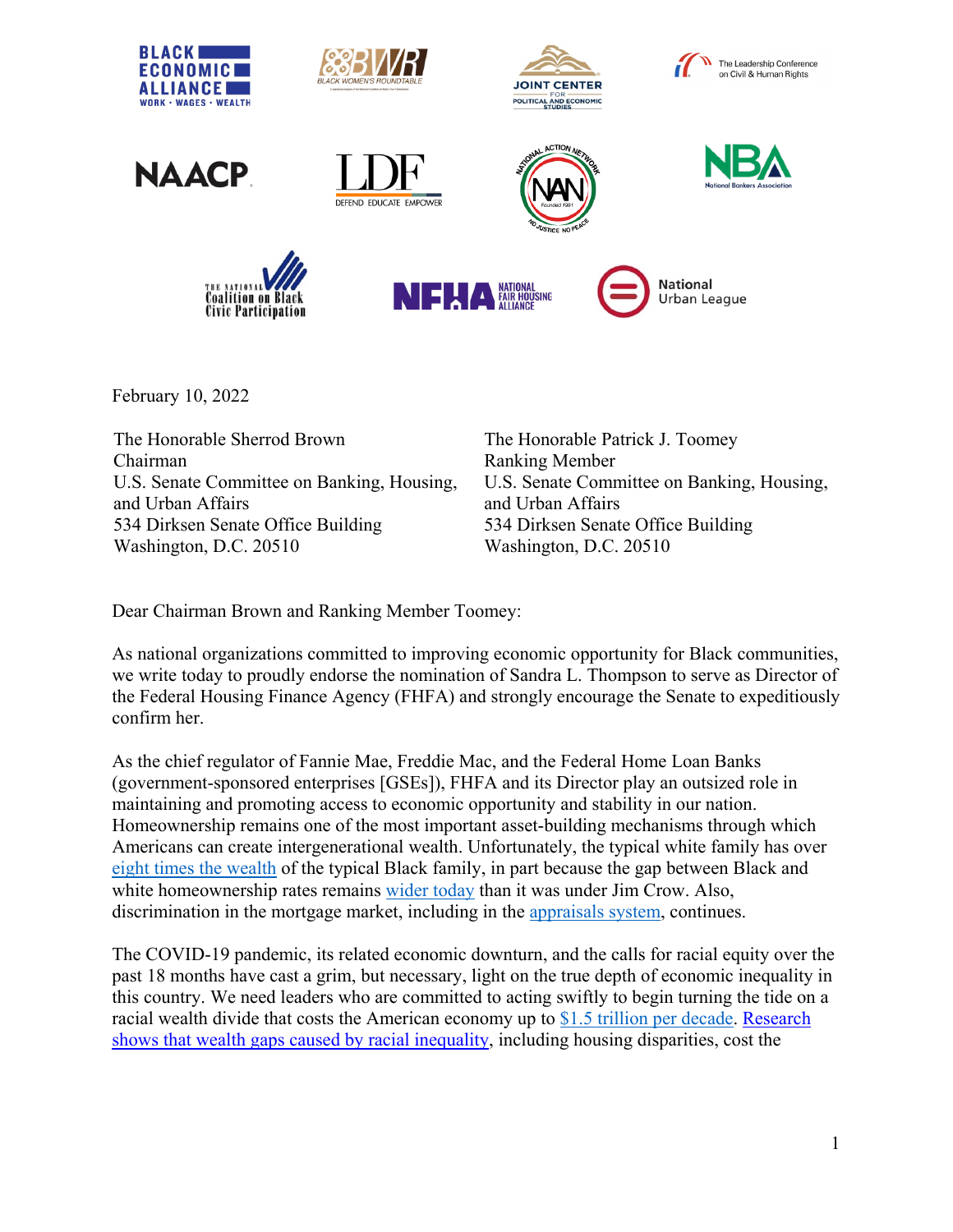economy \$16 trillion in lost GDP output over the past 20 years. Closing these gaps could grow the U.S. economy by \$5 trillion over a 5-year period.

Ms. Thompson has proven herself such a leader, as her credentials and [confirmation hearing](https://www.banking.senate.gov/hearings/01/04/2022/nomination-hearing-1) last month demonstrate. Her decades of deep experience in public service in housing finance including at FHFA in the Division of Housing Mission and Goals— coupled with her unique ability to balance prioritizing integrity of financial markets with equitable access to capital make her extraordinarily well-suited for this important role.

Since her appointment as acting director in June 2021, Ms. Thompson has already demonstrated superb leadership, initiating vital actions to advance equity in the housing finance system, including:

- Issuing a [Policy Statement on Fair Lending](https://www.fhfa.gov/PolicyProgramsResearch/Policy/Pages/Fair-Lending-Oversight.aspx) to communicate FHFA's commitment to comprehensive fair lending oversight of GSEs;
- Signing a first-of-its-kind [Memorandum of Understanding \(MOU\)](https://nationalfairhousing.org/2021/08/12/nfha-president-and-ceo-releases-statement-applauding-hud-and-fhfa-collaboration-to-advance-fair-housing-and-fair-lending-enforcement/) with the U.S. Department of Housing and Urban Development (HUD) to advance fair housing and fair lending enforcement.
- [Eliminating the Adverse Market Refinance Fee](https://www.fhfa.gov/Media/PublicAffairs/Pages/FHFA-Eliminates-Adverse-Market-Refinance-Fee.aspx) to help more low-to-moderate income families take advantage of low interest rates and to reduce housing costs;
- Proposing housing goals for the GSEs that promote equitable access to affordable housing that reaches underserved populations;
- Supporting the inclusion of rental payment history in risk assessment processes;
- Requiring the GSEs to submit [Equitable Housing Finance Plans](https://nationalfairhousing.org/2021/10/27/nfha-and-advocates-submit-comment-letter-to-fhfa-on-enterprise-equitable-housing-finance-plans/) to identify and address barriers to fair and sustainable housing opportunities; and
- Publishing demographic data on the GSEs' Housing Goals and Fair Lending to increase transparency on how underserved communities are being served.
- Issuing an [advisory bulletin,](https://www.fhfa.gov/SupervisionRegulation/AdvisoryBulletins/Pages/Enterprise-Fair-Lending-and-Fair-Housing-Compliance.aspx) which states that Special Purpose Credit Programs (SPCPs) are a recognized exception to the fair lending laws.

In light of the persistent legacy of unequal access produced by generations of racially-restrictive covenants, redlining, and other forms of systemic racism in the housing and financial markets, our nation needs a proven leader such as Sandra L. Thompson to serve as Director of the FHFA. We wholeheartedly support Ms. Thompson's efforts to promote a safer, sounder, fairer, and more affordable mortgage finance system for all, and we urge you to promptly confirm her to be Director of FHFA.